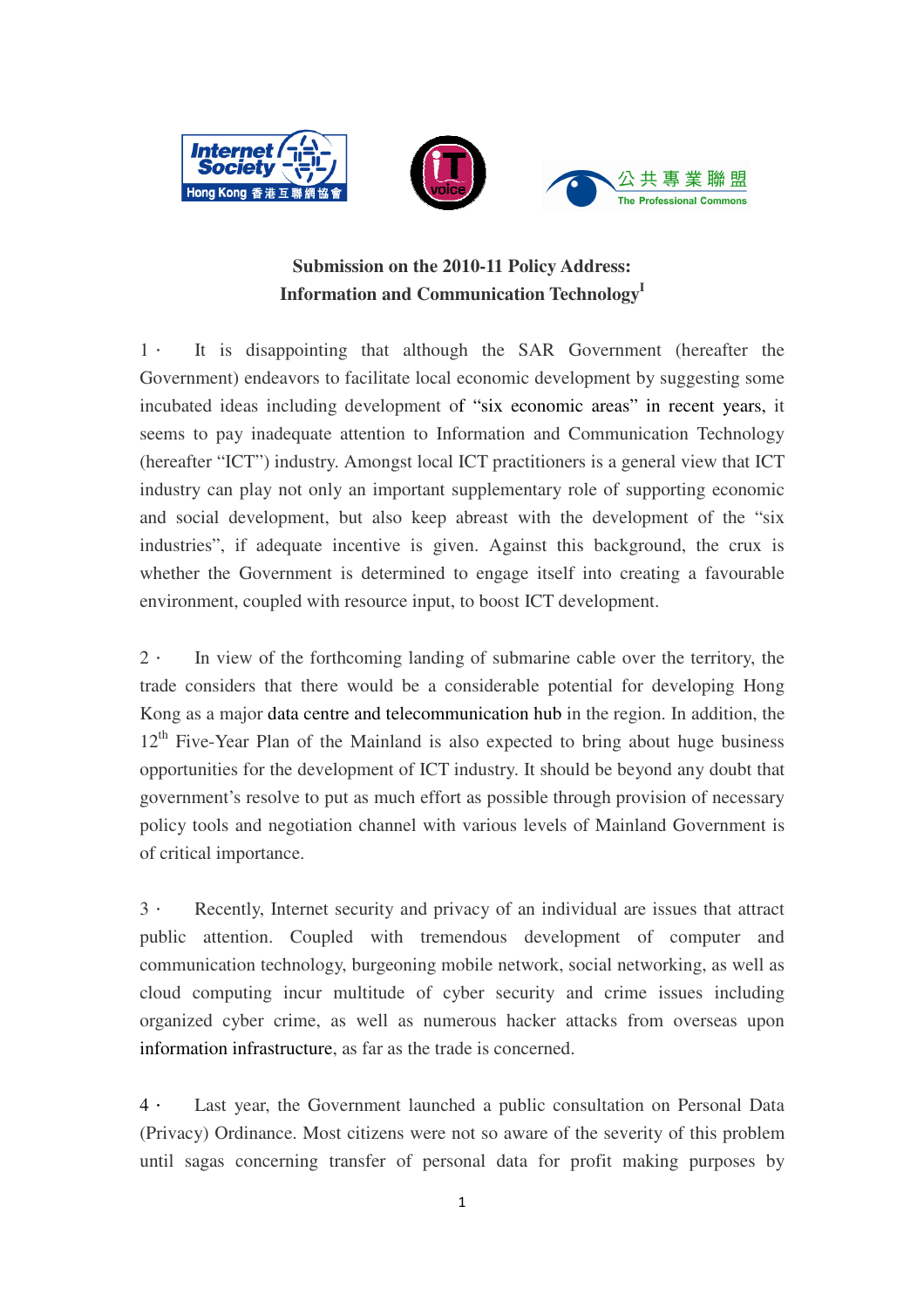Octopus and numerous banking corporations were brought to light. Since then, people in general demand more protection from any possible infringement of individual's right of privacy, but the recent consultation did not cover the area including profit making through sales of personal data amongst business corporations. Furthermore, government proposal is so lenient that these corporations are allowed to inform the victims on a voluntary basis when leakage of personal data emerges. Ironically, the reason of allowing so, as far as government's argument is concerned, is to avoid some heavy burdens on these corporations. Apparently, such a proposition fails to maintain a healthy balance between the interests of these corporations and individual consumers. In addition, "prohibition against transfer of personal data to place outside Hong Kong except in specific circumstances" in section 33 of Personal Data (Privacy) Ordinance (Cap. 486) has not been enforced yet, which would hinder the development potential of provider technology service in the long run.

5. Variety of problems has been derived from a lack of good governance for the Internet, telecommunications and broadcasting, as well as a highly competitive legal environment. In the light of this, the Government put forward a proposal on Strengthening Copyright Protection in Digital Environment in 2009 but rejected by copyright owners, individual and business users, as well as online services providers, resulting in further procrastination of copyright protection. In this connection, privacy of an individual and consumer right are severely overridden by business interests and their convenience of operation accordingly, revealed by the fact that these business operators are more preferred to adopt a mode of "opt out" rather than "opt in" that allowed them to use and deal with personal data they have. In addition, most enterprises do not provide full descriptions on cookies functions when users are requested to install them, which could result in a severe damage to individual right of privacy. Since the operation of "Unsolicited Electronic Messages Ordinance" in 2007, there has been no significant improvement concerning persistent "cold calls" received by most Hong Kong people, not to mention manual calls, which are not covered by this law. Against this background, it is anticipated that consumers are not confident to use more advanced ICT in the future, therefore stifling not only ICT but socioeconomic development.

6. The Government is advised to formulate a holistic policy to create an environment favourable to the development of ICT through the following measures:

- Provision of policy environment that is favorable to the development of the trade;
- Stepping up the security of information and protection of personal data;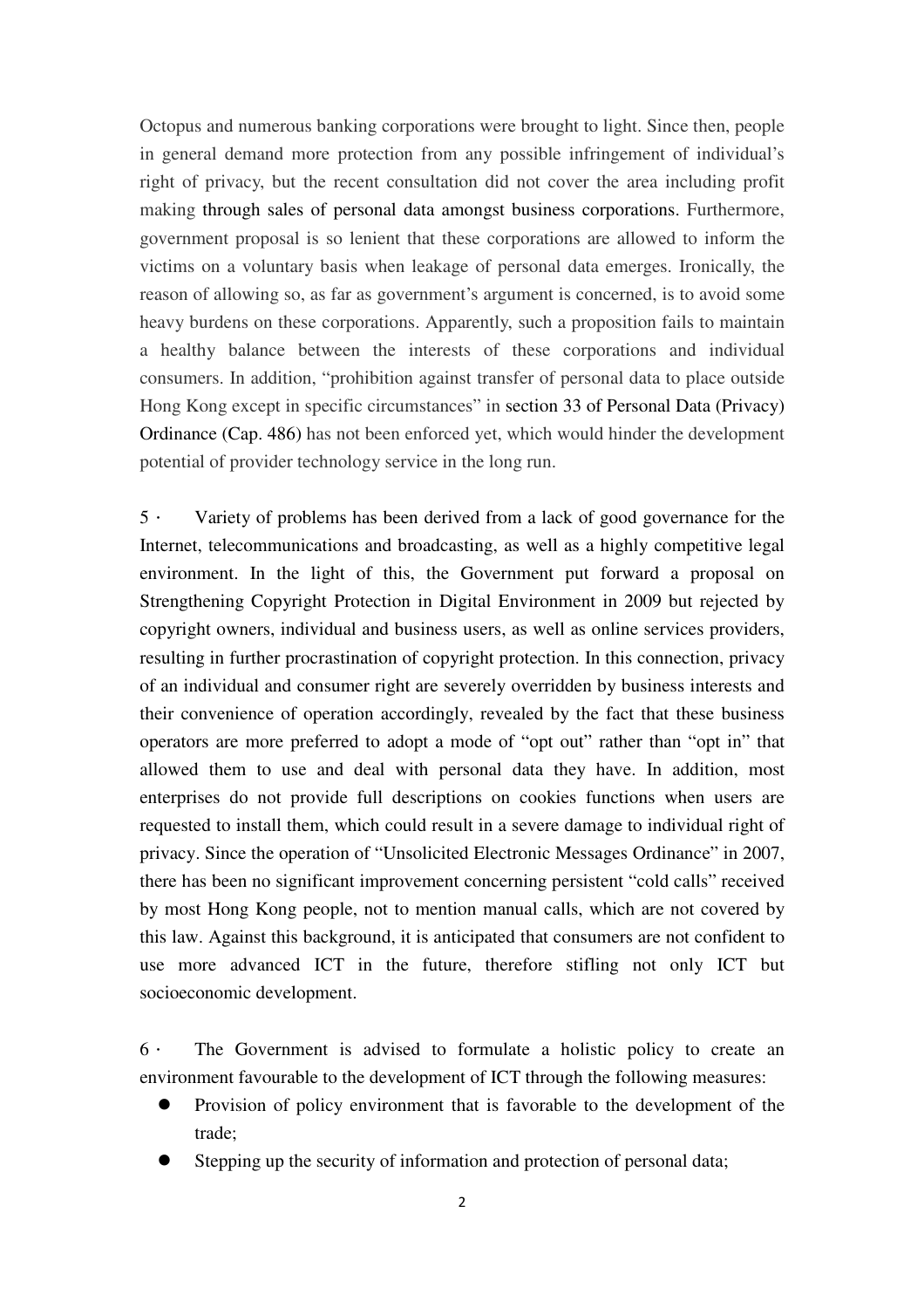Good governing structure should be in place to effectively regulate the Internet, telecommunications and broadcasting.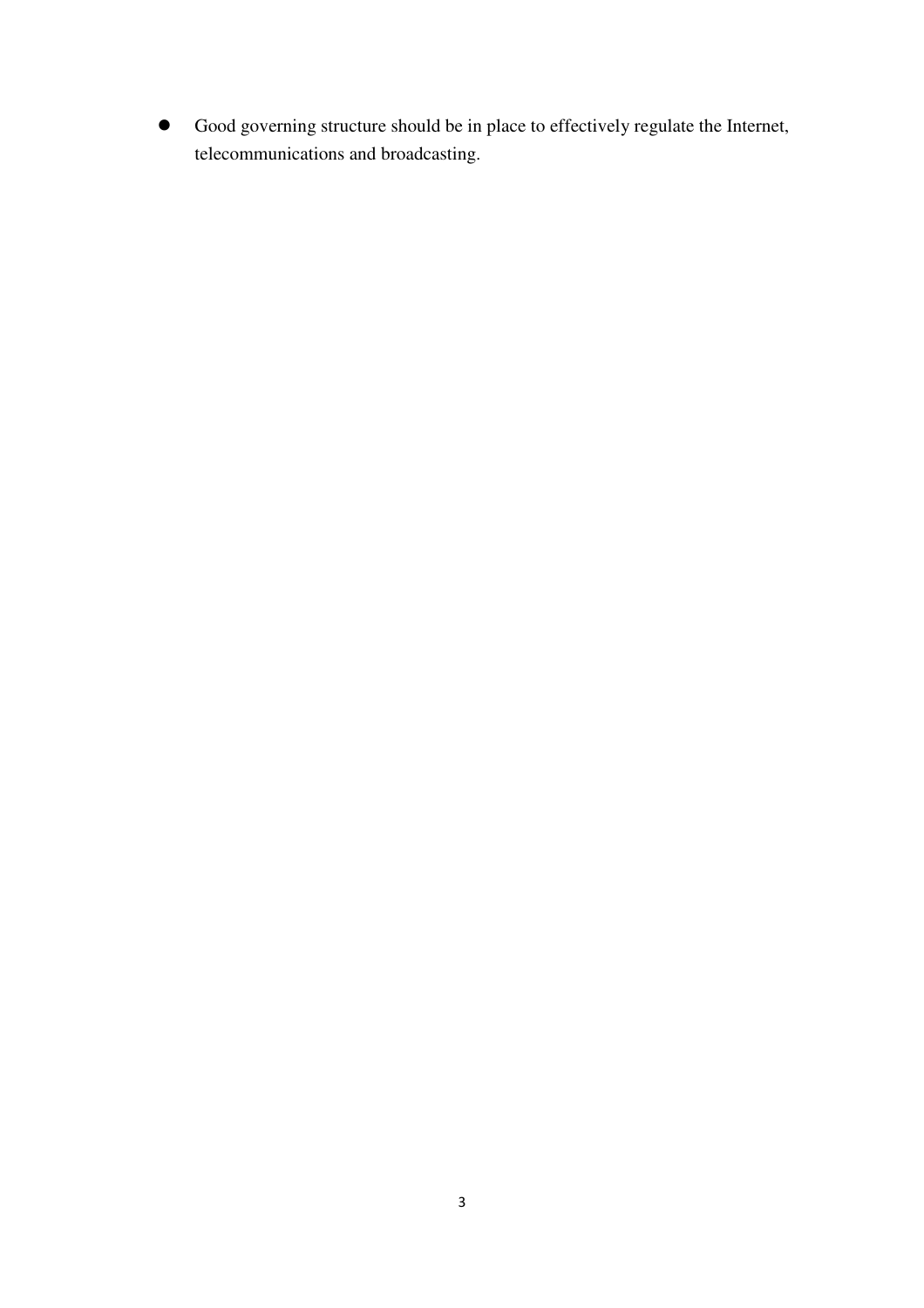### I. **Facilitating development of ICT industry**

#### **A. Construction of telecommunications hub**

7. The Government should try to understand the difficulty in revamping the existing industrial buildings and using lands designated by the Government to build advanced data centre. Also, in a bid to trigger the development of Hong Kong as a regional data centre and relevant value-added services, the Government should capitalize on the growing demand in domestic market as well as grasp the opportunity arising from the landing of submarine cable in the foreseeable future. In fact, Hong Kong will have the edge to develop into a regional major telecommunications hub, if the Government could offer necessary assistances. These include:

- To streamline the application process for the conversion of industrial buildings for better efficiency, one–stop service should be provided by Development Opportunities Office under the Development Bureau;
- Co-location is one of the main characters of advanced data centre. The land use terms has been relaxed by Hong Kong Science and Technology Parks accordingly. It would be advisable to maintain the existing flexible land grant provision in a bid to facilitate further development of advanced data centres.

#### **B. Giving the go-ahead for release of government-possessed information**

8. It is suggested that the Government should open numerous databases under its control to facilitate the ICT industry in developing value-added services. There will not be any alleged accusation of collusion between government and businessmen because chance will be open to all members of the relevant trades. Also, the community as a whole will be benefited. Below shows some measures that the Government may consider:

- Expediting release of government-possessed data of non-sensitive category. This would be of utmost importance to help ICT and other sectors of industry, by virtue of these databases, to explore the potential of numerous value-added services. It should be noted that these data are of huge commercial value but always out of the reach of ordinary people to collect, not to mention data compilation. Selected examples include land and company registry, drug registration and bilingual legal system, so on and so forth.
- Publishing the Application Programming Interface ("API") of government services to non-sensitive data so as to enhance efficiency on programming writing, which would be more cost-effective.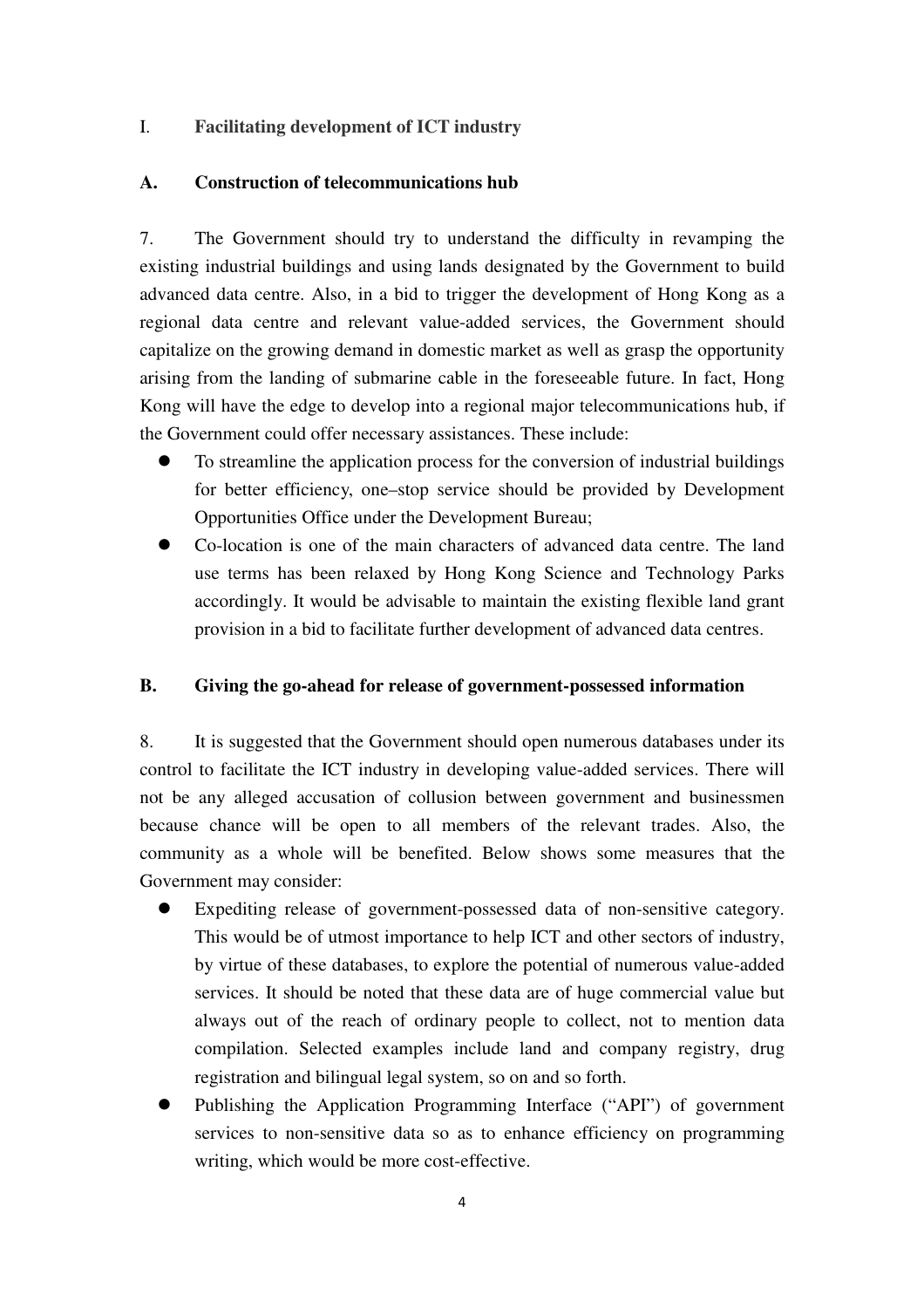### **C. Paving the way to promotion of e-learning**

9. Since handover, IT education has represented a constituent of education policy as a whole. Given that the project on e-learning resources development introduced last year was still under pilot, the Government should not review progress simply for the sake of formality, but try to tackle major hurdles at the early stage. Here are some specific measures:

- Facilitating the sharing of copyright via promotion of "Creative Commons", so as to encourage teachers and students to create their teaching materials;
- Facilitating the collaboration of schools, teachers and IT companies who are capable of creating their own teaching materials via the existing Quality Education Fund to jointly prepare teaching materials, so as to support application and development of multifaceted teaching and learning mode;
- Actualizing the spilt price-setting mechanism amongst textbooks, learning and teaching materials, in order to reduce burdens on parents.

### **D. Promotion of diversified e-payment mechanism**

10. Hong Kong has been the world's freest economy for over ten years, but development of payment methods is going in the opposite direction. In view of Octopus's domination of business, choices available for e-payment are so limited. It is detrimental not only to fair market competition, but also introduction of new payment method application embracing advanced technology. Here are some specific measures:

- Creating an environment favorable to the development of other payment methods, like the use of mobile transaction, radio frequency identification ("RFID") developed by VISA and MasterCard; or
- Revisiting the report on "Complaints against the Easy Pay System" by the Consumer Council in 2000 and its recommendations. The aim is to introduce a competitive charging mechanism across banks, under which individual banking institutions would have to provide varying payment and charging methods, even under the same debit network.

# **E. Grasping the opportunity of 12th Five-Year Plan**

11. The Government should strive for participating in the formulation of  $12<sup>th</sup>$ Five-Year Plan, so as to explore chances for the industry to engage in the development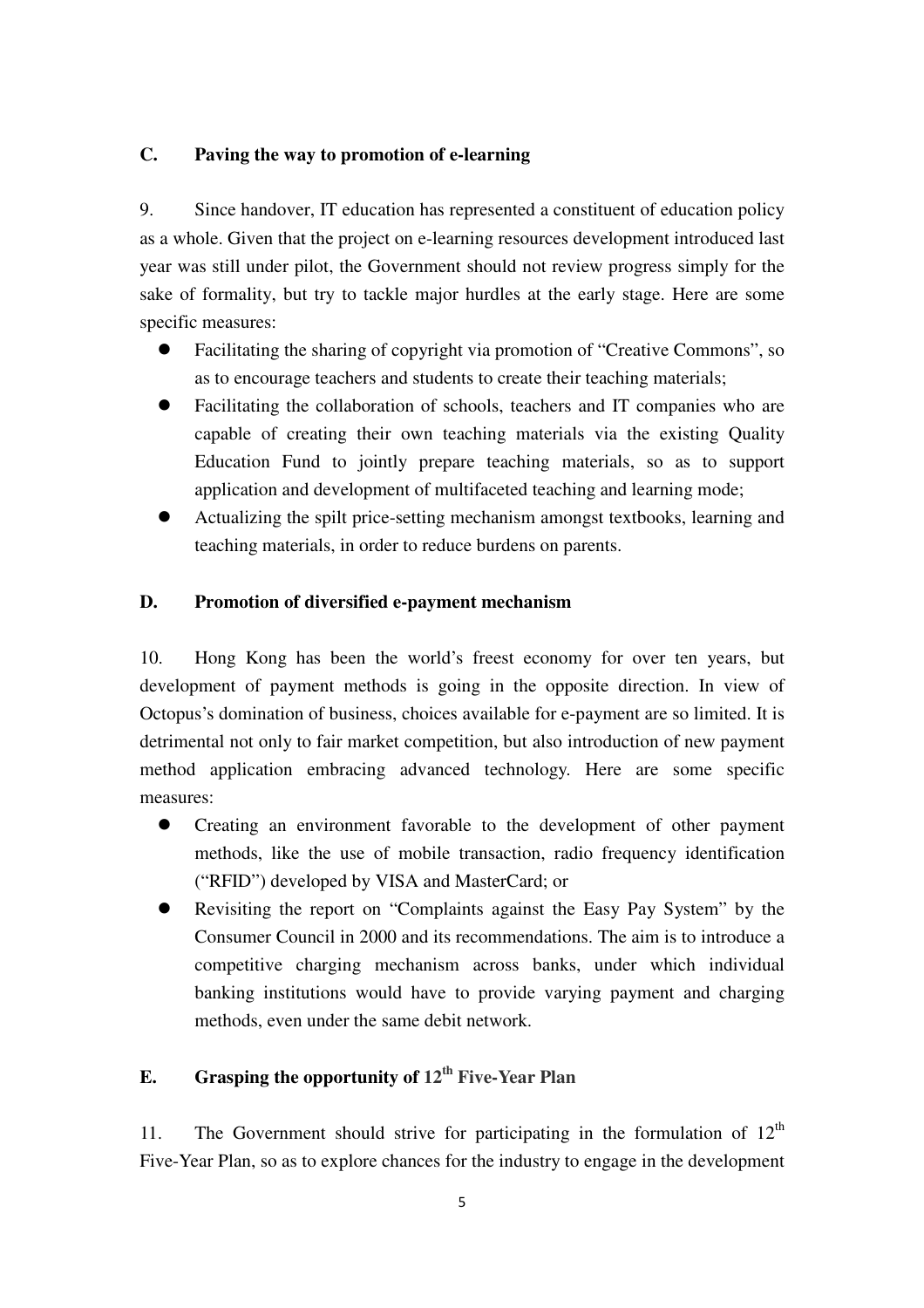of information and communication technology in Mainland China. But the four long-term strategic recommendations established in the previous Five-Year Plan are yet to be implemented. In the light of this, while considering new suggestions, it is also of utmost importance to expedite the implementation of recommendations as follows:

- The Government should actively involve itself in the development and establishment of product specifications. It should also strive for endorsement from relevant central government department so that it would also be joined by relevant local businesses;
- There should be a further strengthening of cooperation between Hong Kong and Shenzhen, therefore further study on feasibility of Shenzhen/Hong Kong Innovation Circle would be possible;
- The Government should also actively embark on overseas campaign of a more extensive scale to promote favorable conditions attained by Hong Kong to be one of the most important regional data hub; and
- Consider launching a pilot project in Shenzhen to examine the feasibility of establishing e-commerce transactions and digital transmission services for cross-boundary business operators.

## **F. Re-establishment of Technology Bureau and Applied Research Fund**

12. In order to let the burgeoning of ICT industry become the reality, some fundamental institutional changes have to be involved. The Government is advised to consider the following two directions:

- Technology Bureau should be re-established so that a more comprehensive and holistic policy to facilitate the long-term development of science and technology would be possible;
- To reinstate the Applied Research Fund. Its targets should be instead on research concerning service development and application, while handing over items concerning approval of research fund to ICT trade experts;
- Problems concerning the Innovation and Technology Fund should be reviewed and the current university-and-research-institute-dominated situation should also be rectified.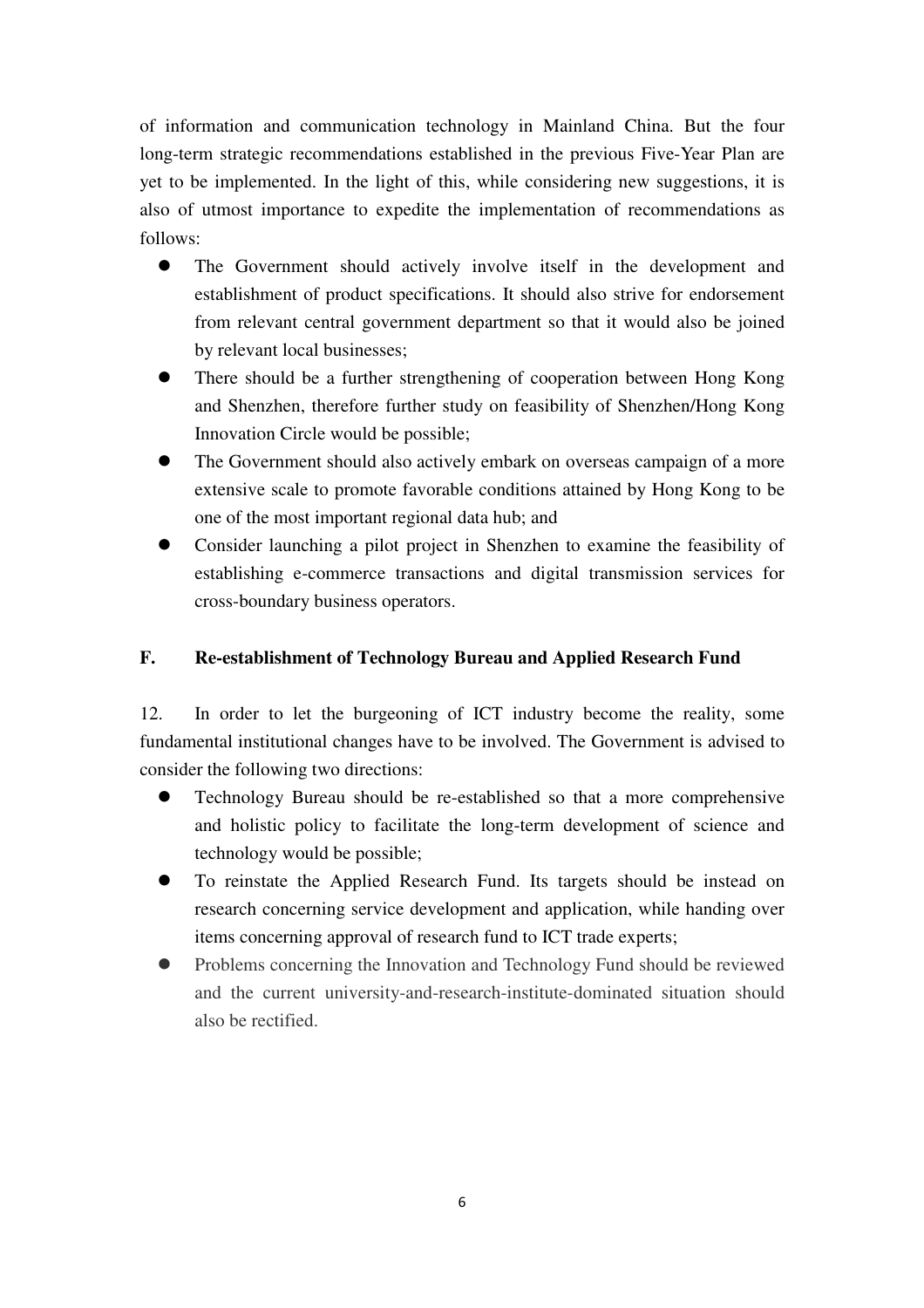### **II. Problems concerning information security and privacy protection**

13. In view of the changing public sentiment, the Government is strongly advised to strengthen the consultation in particular on collection of personal data by private business operators before submitting its legislative proposal during autumn this year, so as to grasp the surging public appeal concerning privacy of an individual and its protection. Specific measures include:

- Serious attention should be paid to public concerns about collecting personal data by authorized organizations/business operators and their responsibilities accordingly. Public views on penalties concerning disclosure of personal data should also be addressed. In the meantime, relevant legislation should be launched as soon as possible;
- Section 33 of Personal Data (Privacy) Ordinance (Cap. 486), "prohibition against transfer of personal data to place outside Hong Kong except in specific circumstances", should be put into effect as soon as possible;
- The Government should legislate to require public and private institutions to have mandatory notification of breaches concerning personal data and inform the affected victims in order to strengthen the protection of consumers.

14. It is advisable for the Government to conduct a thorough strategic review on issues concerning information security and cyber crime. In 2000, the Inter-departmental Working Group on Computer-related Crime had provided a systematic review on problems arising from development of information and communication technology. The report provided the guiding strategy to the Digital 21 Strategy development of Hong Kong. However, new technologies (such as social networking, cloud computing, mobile network) and new security threats (such as organized hackers' community, cross border cybercrime and sophisticated attacks towards critical information infrastructure) have emerged in the past 10 years. It is appropriate in timing to revisit the topic for the sake of sustaining the development of Hong Kong in the new Internet era.

15. We are of the view that exceedingly stringent regulation would be detrimental to development and application of information and communication technology. A more balanced strategy would be to strengthen the community-wide education concerning IT security and privacy protection, in a bid to ensure members of the public would be more knowledgeable, therefore well-informed of their right to be protected. To this end, in view of the current asymmetry of information between organizations and individuals, improvement is expected to happen.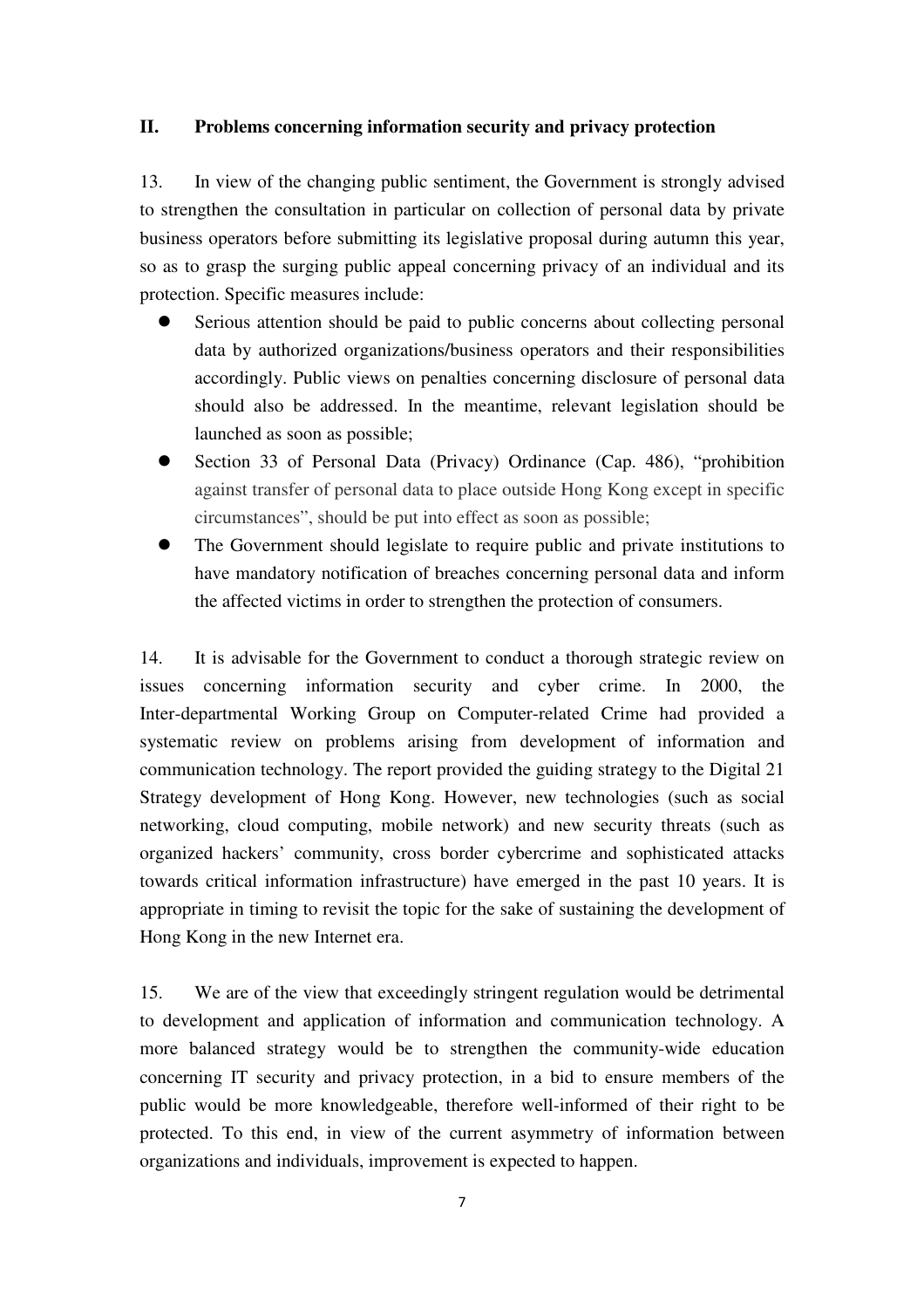# **III. Establishment of a more valid structure of governance on the Internet, telecommunications and broadcasting**

16. A holistic approach should be in place to look into how collection and use of personal data can be better managed through the existing Personal Data (Privacy) Ordinance and Unsolicited Electronic Messages Ordinance, so that the so-called "upstream" and "downstream problems" can be tackled. As regards collection of personal data, specific measures include:

- Enterprises are not allowed to collect any personal data of exceeding scope that is not directly relevant to their businesses.
- There should be terms of references to make sure that enterprises concerned are fully responsible for the safety of personal data of their clients, in which measures should be in place to minimize the risk of disclosure, as well as to acquire their client's consent when transferring clients' personal data.

17. Strict regulation is not supposed to be a panacea, which would otherwise have negative influences on application of new technology and development of industry if overdone. In the light of this, self-discipline would be of utmost importance. Also, the Government is expected to play the role as a constructive reminder and regulator where necessary and appropriate. Specific examples include:

- It is necessary for the Government to properly regulate the use of cookie. In order to ensure a more effective protection of individual right of privacy, enterprises should not have data collection and monitoring functions added when designing their cookies. Meanwhile, cookie should be programmed to be cleaned up after being logged out by users. More importantly, there should be terms of references to make sure that users are all well-informed of the functions of the cookie to be installed including how to delete.
- If business operators and enterprises prefer an "opt-out" mode, it would be indispensable of them to explain to their clients the relevant arrangements in details. More importantly, quick and convenient way for their clients to opt out or quit should be provided.

Oct 5, 2010